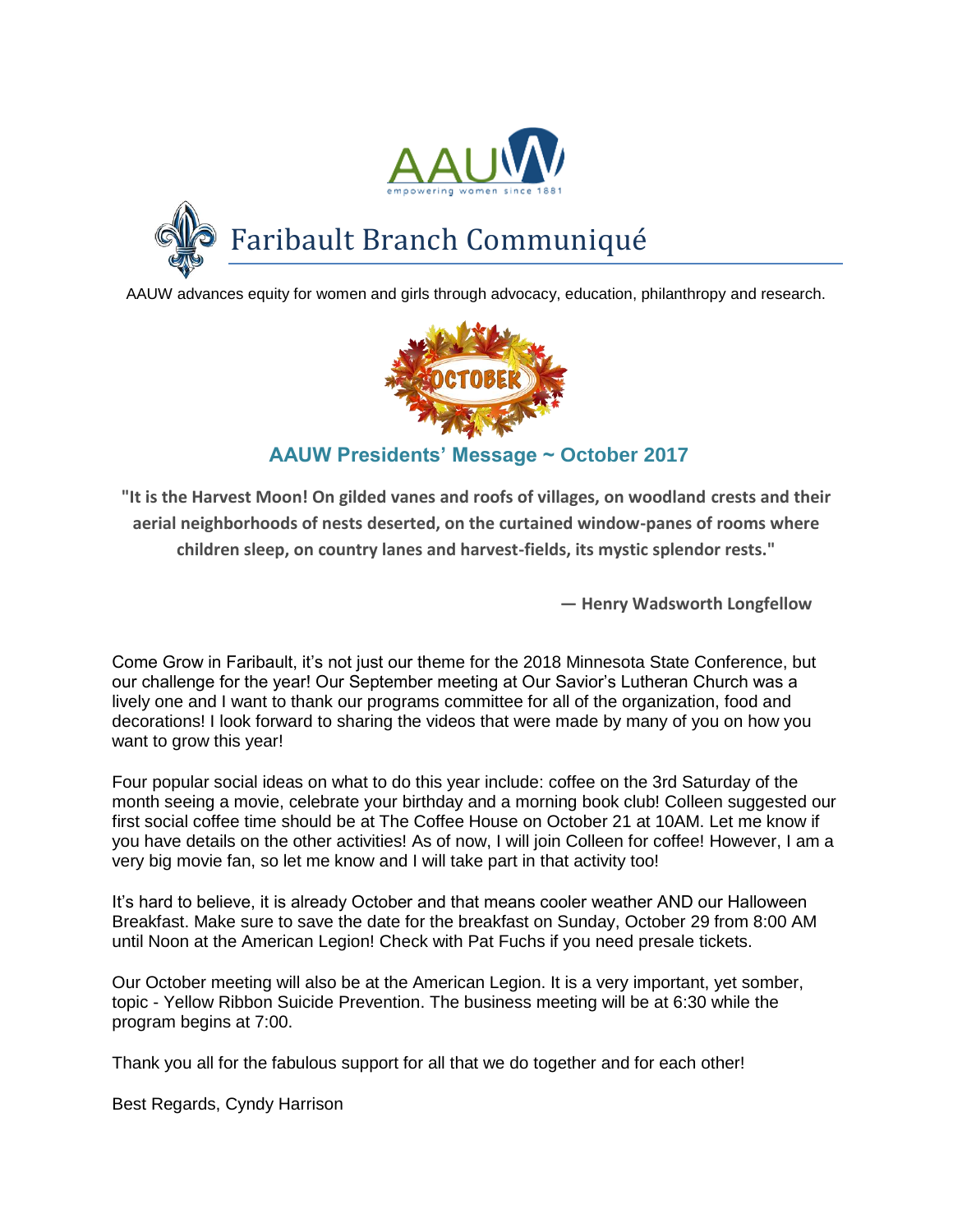## **Secretary's Report**



#### **FARIBAULT AAUW BRANCH MEETING MINUTES SEPTEMBER 25, 2017 6:30 PM, OUR SAVIOURS LUTHERAN CHURCH**

The meeting was called to order by Cyndy Harrison, president. Cyndy welcomed members and visitors. Cyndy said tonight's meeting was to be informal and fun. There were no announcements. The year ahead will be large and exciting. We are the hosts for the state convention. Help will be needed! Kathy Larson introduced new members and gave out our AAUW bags with information about our branch. New members include Cindy Griesert (unable to attend), Mary Nierman, and Cheryl Freund, (returning member). Karen Rasmussen will collect short bios on each new member so that the information can be included in our Cameo Booklet.

Pat Umbreit has completed and distributed the YEARBOOK & DIRECTORY. Any corrections or changes should be directed to Pat.

The secretary's and treasurer's reports were published in the NEWSLETTER. Minor changes will be made to the secretary's report. (Change Kristen to Kirsten, bags for the state convention will be assembled in the near future, not in May as noted in the minutes.) Pat Fuchs made a motion that the minutes be accepted; Kathy Kasten seconded the motion. Motion carried.

Julie Olson presented the proposed budget, as approved by the board at a special meeting on August 26th. Julie explained that we have been spending more in recent years because of an ample reserve fund. This fund is getting smaller, so spending will have to be closely watched this year and in the future. We are anticipating costs for the state convention to be approximately \$11,000. If we make money off of the convention half of the overage will be sent to state and we will retain half. If the convention loses money we will apply to the state to reimburse us. Diane Hagen asked about the decrease in budgeting for scholarships. Julie explained that this is due to the need to reduce spending from the reserve fund. The budget was approved; motion made by Pauline Schreiber and seconded by Barb Dubbels. Pat Umbreit presented a bill for the cost of making the Yearbook & Directory. Appreciation for Pat's work on this and past yearbooks was extended by the membership!

Pauline Schreiber gave a report on the State Convention. Volunteers will be needed to run the state convention. Key volunteer spots have been filled. Volunteers for registering guests will not likely have to pay the entry fee, however those helping on Saturday will likely have to pay. Anyone attending the banquet will also have to pay. \$1000 dollars of our budget has been allocated to assist in some of the registration fees. The cost for the entire convention is \$120. Betty Harmsen has arranged for Janelle Kline, renowned freelance journalist and reporter, to be keynote speaker at the banquet. The banquet will be at the Inn at Shattuck. Barb Dubbels and Betty Harmsen are making the arrangements. Kimberly Churches, new CEO of National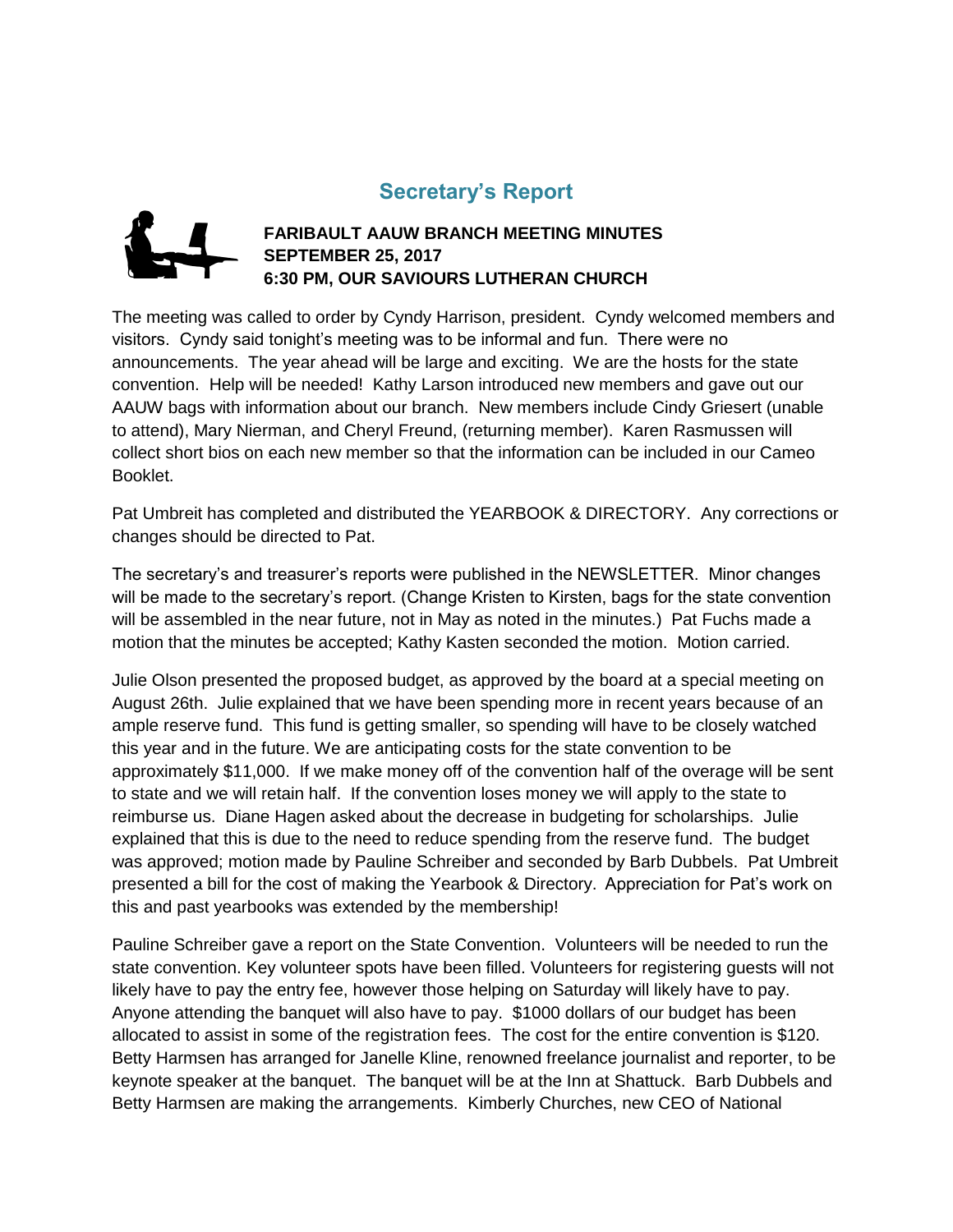AAUW, is the invited keynote speaker for Saturday morning. The meetings and workshops will be at South Central Event Center and classrooms. The luncheon will be catered by Arna Farmer. Two workshop speakers are mandated. Erica Staab, Hope Center, and Diane Hagen, on Laura Ingalls Wilder, Achieving Late in Life, will be workshop presenters. Karen Rasmussen showed a sample bag to be given at registration. The bag will be entitled COME GROW IN FARIBAULT. A fleur- de- lis will be made of Woolen Mills remnants, and attached with Wonder Under. Help will be needed in assembling the bags, the date to be determined. A sign-up sheet will be available tonight. A special tour of Faribault Woolen Mills has been arranged, with participants limited to 50.

The book sale has been moved from April to May 30th through June 4th. The exact location within the Faribo West Mall is yet to be determined. If someone has many books, arrangements should be made to drop them off at the Congo. Smaller donations can be stored in Pat Rice's porch. Sorting will begin in the spring. If anyone wishes to donate books to special causes they are free to collect from our supply. Rene' frequently collects books for prison libraries and other causes. Because of our later sales date, it is unlikely that the sale will coincide with The Kids' Karnival. Kathy Kasten will talk with The Kids' Karnival organizers.

The Halloween Breakfast will be October 29th, 8 -12, at the American Legion. Tickets to be sold can be picked up by individual members tonight, as can posters to be displayed in public places. There is a special disclaimer that must be part of posters distributed to schools, indicating that they are not a part of the sponsoring organization. The Sons of the American Legion will be preparing made-to-order omelets, and will also wash the dishes. We will give them 10% of our gross, plus the cost of the food. We will do floor work, such as setting up and clearing tables, sell tickets, and will provide 2 servers. The American Legion, State Bank, FareWay, and HyVee have agreed to sell advanced tickets, with each initially given 20 tickets to sell. Liz Hartman will be getting the placemats and napkins. We will again be serving pumpkin muffins purchased from FareWay. Karen Rasmussen has secured a \$250 donation from Thrivent to go toward the purchase of muffins. We are encouraged, but not required, to dress in costume. Pre-sale tickets will be \$9 for adults, \$5 for children under 10. Tickets will be \$10 at the door. Pre-sales must be reported by October 24th.

The October program will be YELLOW RIBBON SUICIDE PREVENTION, by Robert Sikel and Kirk Mansfield, and will be at the American Legion. Robert Sikel will help in the making of advertising fliers. One CEU will be offered for attending the program.

Old business included a brief summary of the renaming of the Faribault Air Field to the Elizabeth Walls Strohfus Airport. Information from the event is available for viewing tonight.

New business involving the desired focus for future special activities will be discussed informally following fellowship and refreshments.

Meeting adjourned.

Submitted by: Gloria Carter, secretary

et was put together by Pat Fuchs.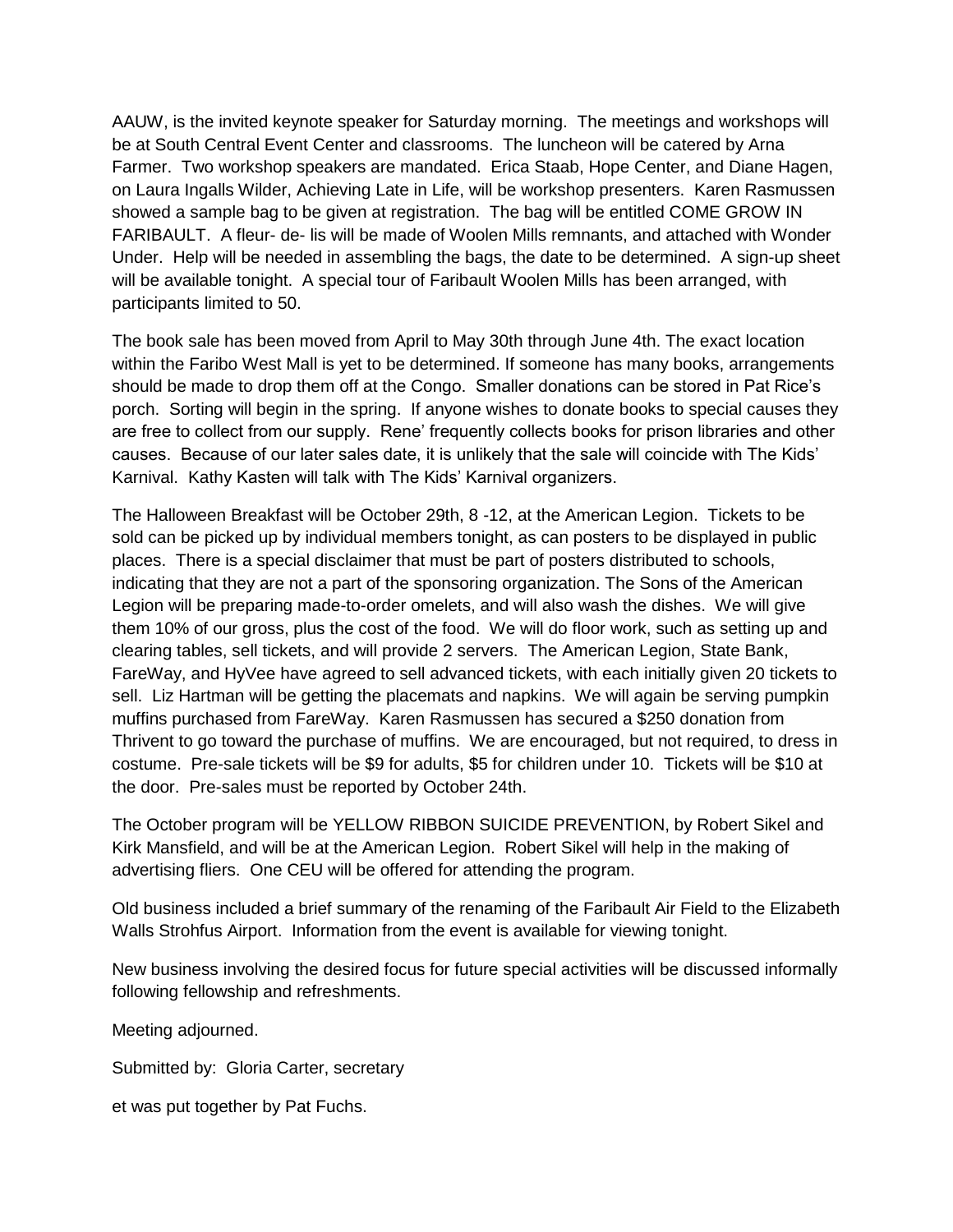Addition: New business discussed during program: International Festival: October 7, from 10 to 4. We have been involved for about seven years. We will not be involved this year because we received late notice. However, we will provide a silent auction basket that will include four Halloween Breakfast tickets.

# **Program Committee**

 Suicide awareness and prevention will be the topic of our October program. Robert Sikel will speak about the "Open Arms Yellow Ribbon Prevention Program" and Kirk Mansfield will talk about "Operation 23 to 0". There will be an open discussion with a question and answer session following the presentations. This important community awareness event, open to the public, will be held at the American Legion Post 43 in Faribault on October 23, 2017 at 7:00 PM. We hope to see you there.

Mary Lillquist, Susan Willcutt, and Pat Fuchs

### **Membership Committee**



And the survey says: "Why I joined AAUW or thinking about joining AAUW:

To meet new people…Friend and I made a deal…Kathy Larson, her enthusiasm, she

is my role model…Friend paid first year's dues…To be active in the community and social connections…Heard it's a great organization…Friendship, education…Promote and advocate for women and girls…Make friends…Empowerment of women…Was asked to join…To meet other educated women…Learn new topics…Promote women's rights… Believe in the mission…Equity in the workforce and other areas…Friends belonged originally, now it's the fellowship and worthwhile goals….Kathy asked me."

These were some of the responses on the 18 surveys that were returned at the September meeting.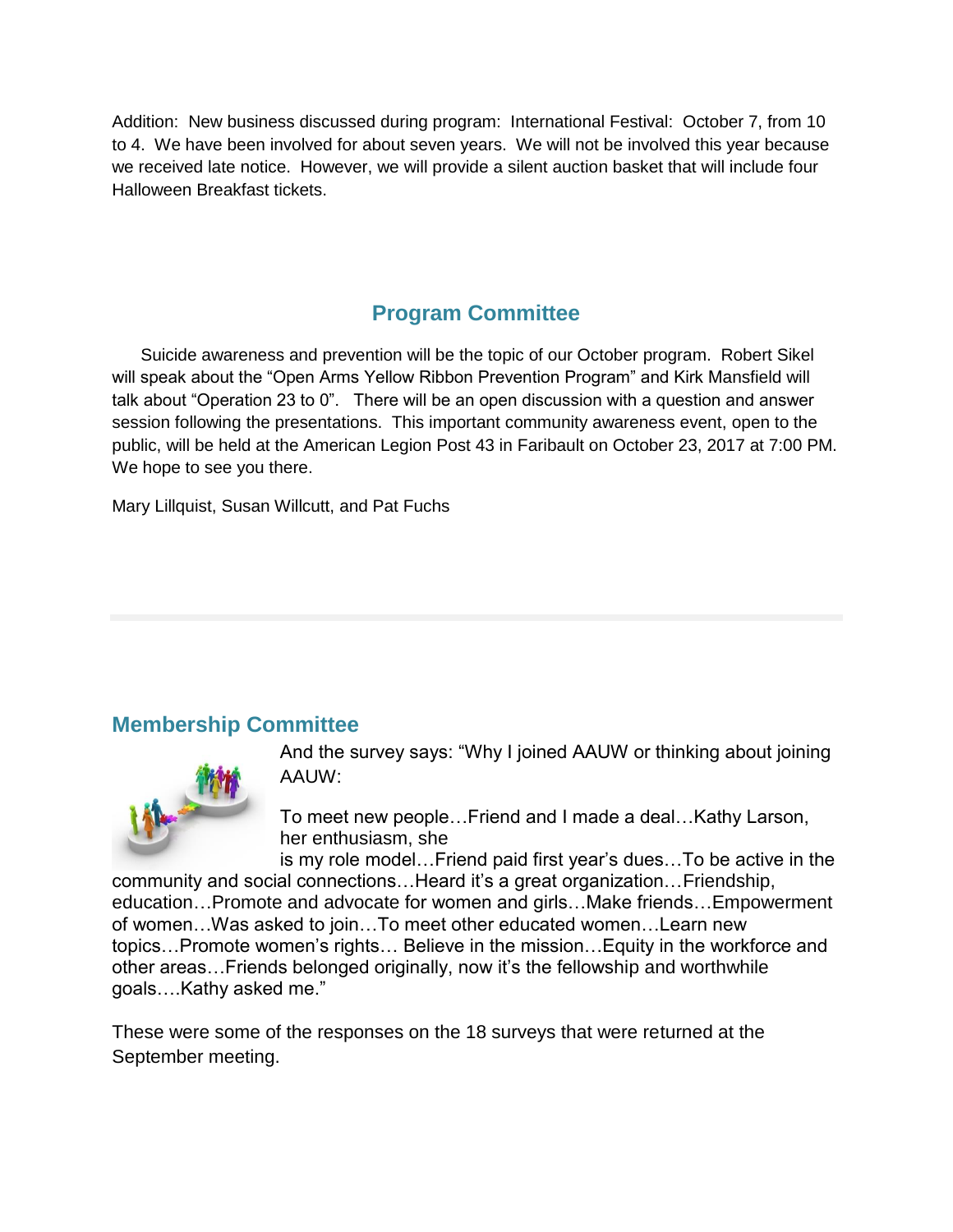Activities that were top interests included: Book Club, Birthday Club get-togethers, Coffee Club, Movie Club, Painting Party, Wine and Cheese Tasting, Trying different restaurants, and Live Performances. Fewer numbers responded: Community forums, Jewelry Making, Pottery, Cake decorating/coffee, etc. tasting, Organic Foods, STEM, AAUW research presentations, and having a Mah Jong Club was a write-in.

Quite a few listed event planning/programming as a skill as well as hosting or helping with events. It would be great to match those with the skills of planning and an interest in an activity to create the opportunity for friendship building, learning and fun.

Participation and involvement will keep our Branch vital. When you get involved, you'll have fun, meet new friends (or reconnect with old ones), and learn at the same time! And isn't that at least one of the reasons you joined and have renewed?

#### **2017 AAUW National Election Results**

Every two years AAUW's national election offers members the chance to share their opinions on proposed amendments to the [AAUW Bylaws,](http://www.aauw.org/resource/2017-aauw-bylaws/) [Public Policy Priorities,](http://www.aauw.org/resource/principles-and-priorities/) and resolutions as well as to select the members of the national [AAUW Board of Directors.](http://www.aauw.org/who-we-are/leadership-and-staff/board-of-directors/) The 2017 election was a great success, with 11.49 percent of our members voting more than double the 5 percent quorum required by our bylaws. The bylaw change to "Eliminate degree requirement" failed by 62.62%. The vote to have "Advocate category of membership" and "Change the quorum to 3 percent" both failed to gather the required two-thirds vote required to amend the bylaws.

All other amendments, priorities and resolutions passed to include **raising the national dues from \$49 to \$59 starting with the July 1, 2018 fiscal year.**

Membership co-vice presidents: Karen Rasmussen and Kathy Larson

# **Book Club**

#### **"You can never get a cup of tea large enough or a book long enough to suit me." C.S. Lewis**

September's book was *While the Locust Slept* by Peter Razor. Razor's autobiography concerns his early life in the Owatonna Orphange. As an Ojibwe, he suffered horrific abuse both at the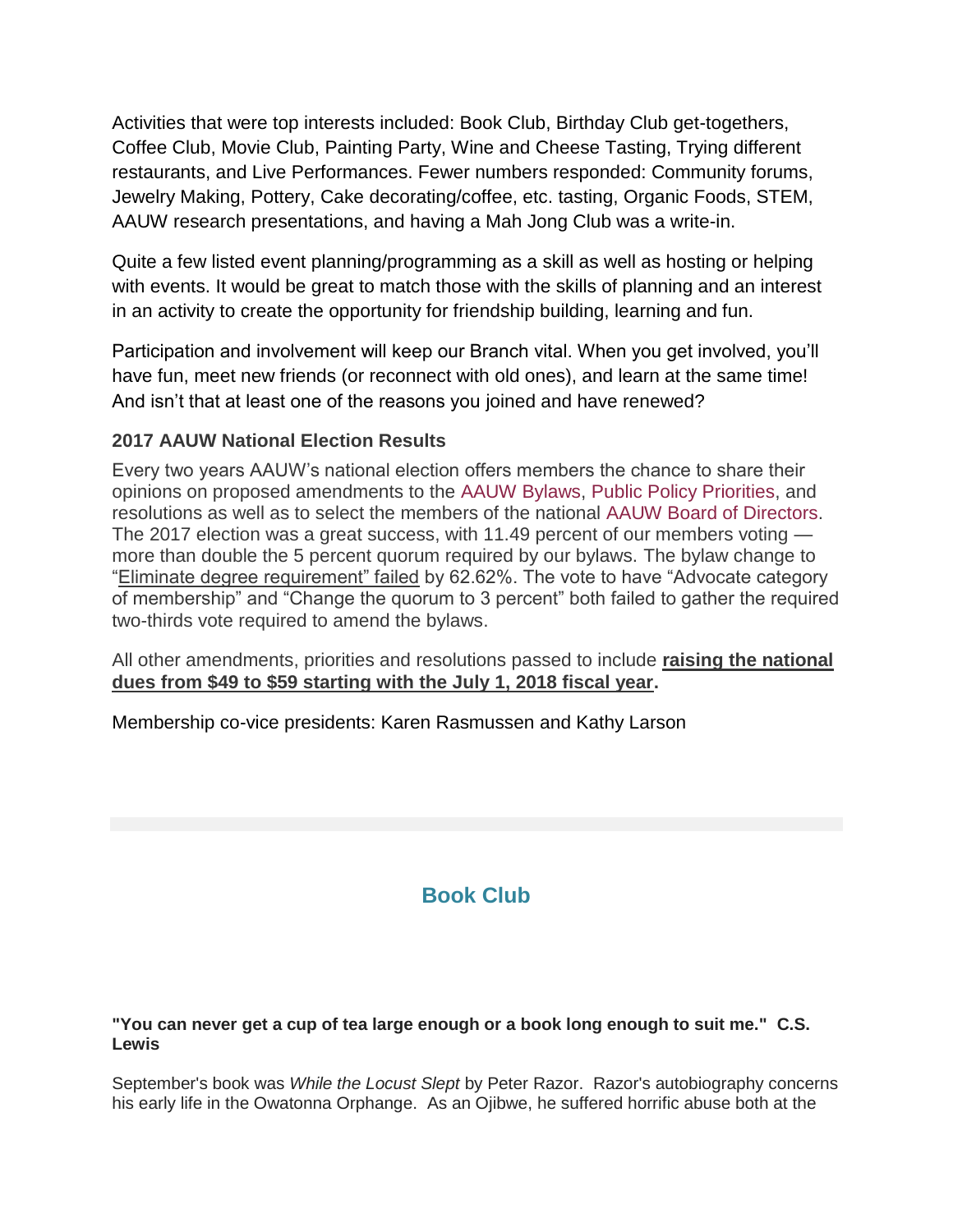orphanage and later in a foster home. Our discussion later wandered to social services and what has changed.



October's book is *Neither Wolf nor Dog* by Kent Nerburn. It has been made into a movie. *Our Souls at Night*, the June selection, has also been made into a movie. It is streaming on Netflix starring Jane Fonda and Robert Redford.

Next meeting is Tuesday, October 17 at 6:30 at Barb Dubbels', 2414 Cardinal Drive, at 6:30 pm

# **Treasurer's Report**



Here are the numbers for September: checking \$158.82, savings \$3503.78. Sell those breakfast tickets!! The menu sounds just great.

> **Halloween Breakfast** Sunday, October 29, 2017 8:00 AM – 12:00 PM Faribault American Legion  **Sign up to Help Sell Tickets**



 **The American Association of University Women (AAUW) presents Suicide Prevention Program In Memory of Jacob Robert Sikel Faribault, MN – American Legion Post 43 Monday, October 23rd, 2017 7:00 PM**



*Guest Speakers:*

**Robert Sikel –** *Open Arms Yellow Ribbon Suicide Prevention Program*

- **Kirk Mansfield –** *Operation: 23 to Zero*
- **Open discussion along with Question & Answer session to follow**

**PLEASE JOIN US FOR THIS IMPORTANT COMMUNITY AWARENESS EVENT**

**ALL ARE WELCOME \* OPEN TO THE PUBLIC \* FREE ADMISSION**

**Sponsored by: American Association of University Women / Faribault American Legion Post 43**